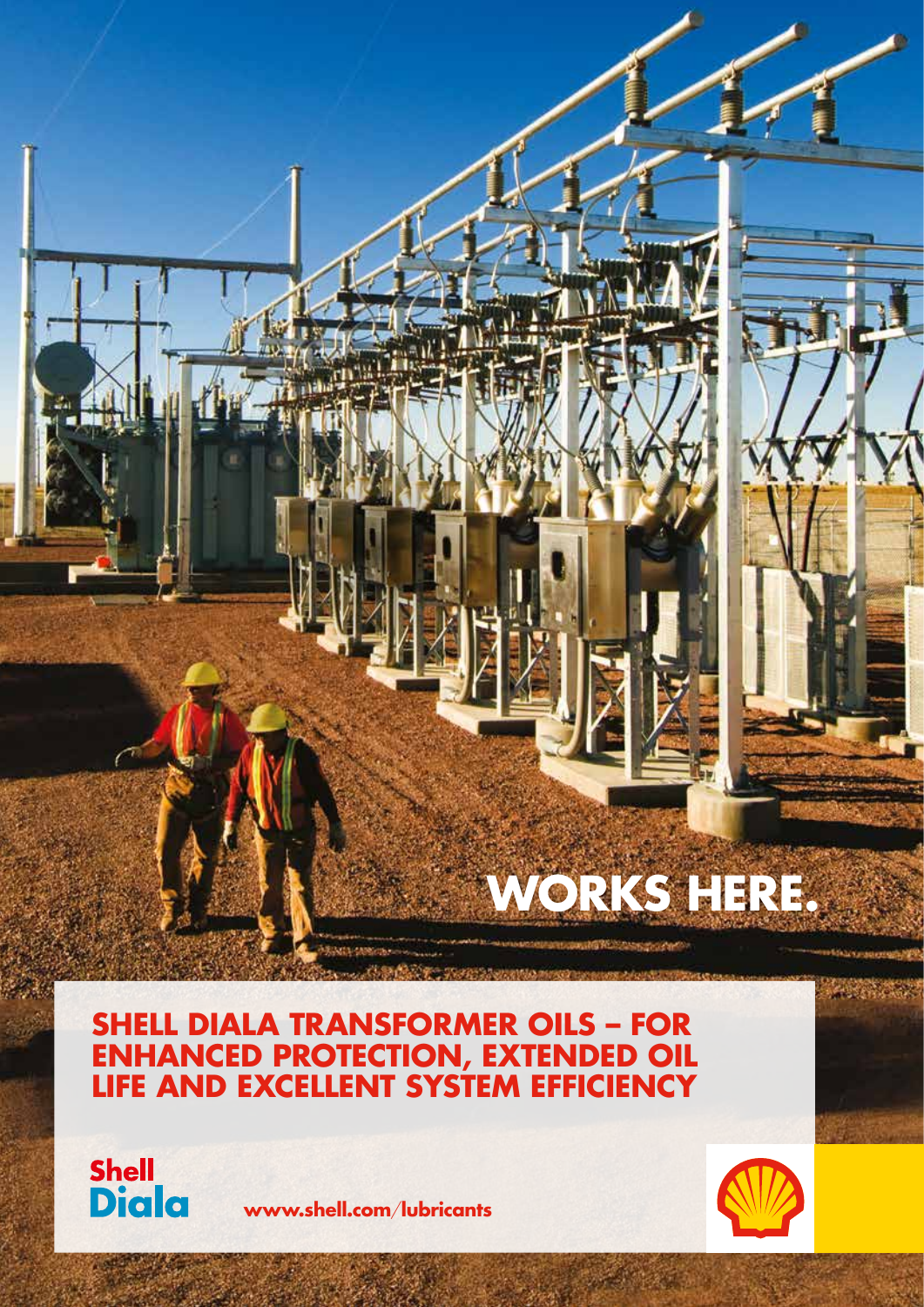# **The Shell Diala range of transformer oils helps to protect your equipment and to ensure efficient operation throughout its lifetime.**

The Shell Diala range has been extended with the introduction of Shell Diala S4 ZX-I, a new GTL-based product engineered for optimum performance in the latest generation of transformers.

Shell Diala S4 ZX-I offers enhanced protection, longer oil life and greater efficiency.<sup>1</sup> It helps to meet the specific demands of today's transformers such as reduced sizes, increased loads, higher voltages and longer operational lifetimes.



# **ENHANCED PROTECTION**

Oil is at the heart of your transformer. The Shell Diala range offers several options for the best possible protection The new Shell Diala S4 ZX-I exceeds IEC 60296:Ed 4 2012 higheroxidation stability, low-sulphur specification. In fact, it has essentially zero sulphur (below the detection limits), which means that the risk of oil-related copper corrosion is removed.

### **LONGER OIL LIFE**

Shell Diala transformer oils are designed to last, thereby supporting the extension of your transformer's lifetime. Shell Diala S4 ZX-I exceeds the 500-hour oxidation test limit and extends oil life through its exceptional resistance to the effects of ageing, sludge formation and deposit build-up.

# **GREATER EFFICIENCY**

For optimum transformer performance, electrical insulating oil must maintain its characteristics over a wide range of operating temperatures. Theoretical modelling predicts that Shell Diala S4 ZX-I could deliver improved operational performance under overload conditions owing to its enhanced thermal properties.<sup>1</sup>

# **RESISTANCE TO CORROSION**

Shell is committed to minimising the possibility of insulatingoil-related corrosive sulphur developing, and the resultant copper corrosion. All Shell Diala products meet the industry standards for corrosive sulphur.

# **SHELL HAS DESIGNED A PORTFOLIO OF FLUIDS THAT ENABLES YOU TO CHOOSE A PRODUCT TO MATCH YOUR TECHNICAL AND OPERATIONAL NEEDS.**

#### **SPECIALIST APPLICATIONS**

Shell offers products designed for specialist applications. Within the Shell Diala range, these include

- <sup>n</sup> Shell Diala S4 ZX-IG, which is designed to meet the gas-absorbing challenges presented by high-voltage instrument transformers and bushings, and is effectively sulphur free. It helps to improve transformer reliability compared with conventional mineral oils.
- <sup>n</sup> Shell Naturelle Transformer Oil S4 I. This is a syntheticester-based product that offers excellent low-flammability characteristics. It has a flash point of 275°C, is readily biodegradable and meets European Union Ecolabel requirements.

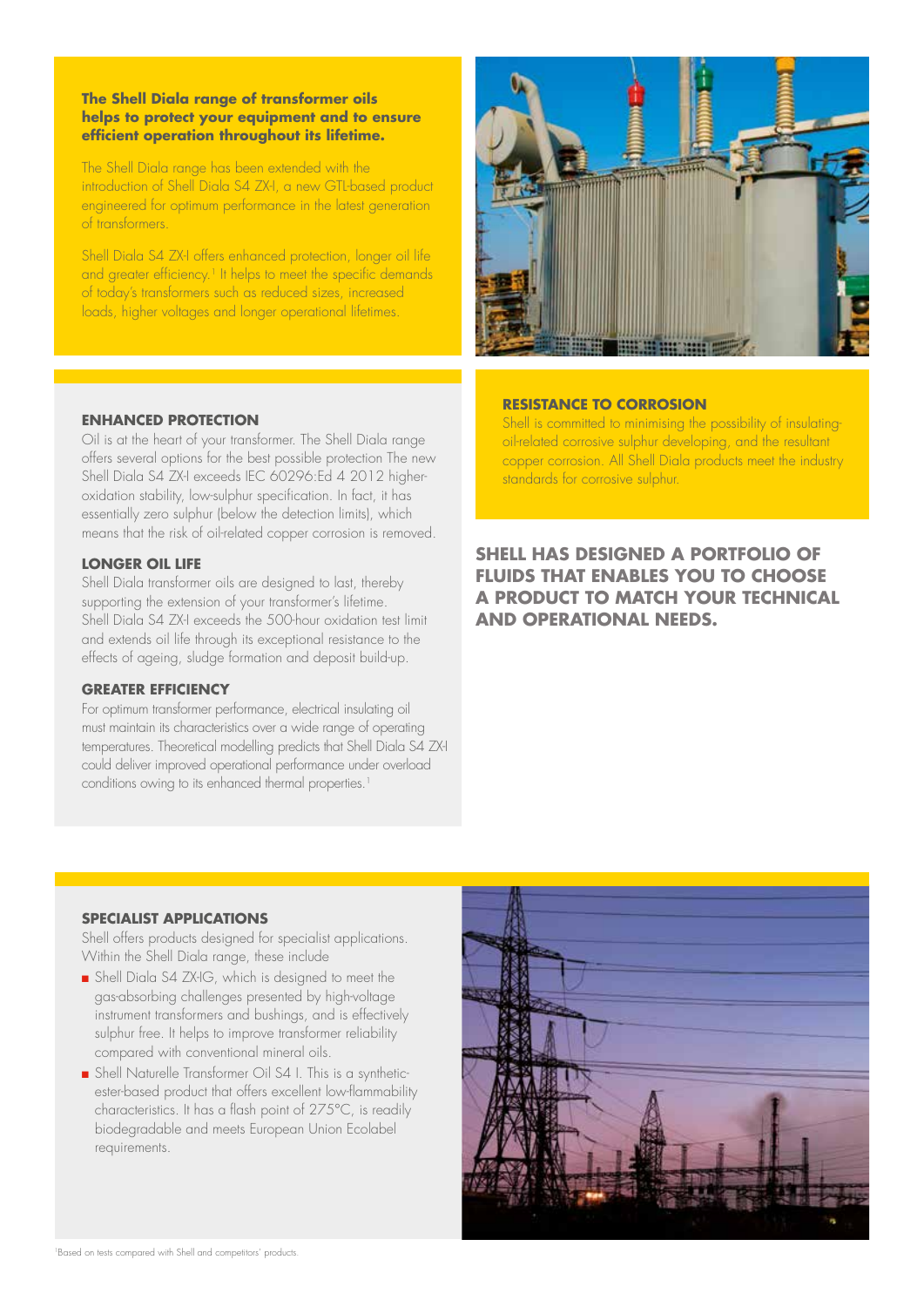

# **A RANGE OF TRANSFORMER OILS TO MEET YOUR NEEDS**

To meet the challenges of a wide range of equipment designs and applications, Shell has designed a portfolio of fluids that enables you to choose a product to match your technical and operational needs.

#### **THE SHELL DIALA RANGE FOR THE SHELL DIALA RANGE FOR STANDARD APPLICATIONS SPECIAL APPLICATIONS** ADVANCED **4** Shell **Diala** *S4 ZX-I* Shell **Diala** *S4 ZX-IG* **TIER Effectively zero sulphur Effectively zero sulphur** Extra performance Gas absorbency Exceeds IEC 60296: Edition 4 (2012) high Exceeds IEC 60296: Edition 4 (2012) high oxidation stability and low sulphur content oxidation stability and low sulphur content  $\frac{1}{2}$   $\frac{1}{2}$   $\frac{1}{2}$   $\frac{1}{2}$   $\frac{1}{2}$   $\frac{1}{2}$ **DEALER** Shell **Naturelle Transformer Oil** *S4 I* **SYNTHETIC** Low flammability Readily biodegradable **nzí** Meets IEC 61099 T1 **3** Shell **Diala** *S3 ZX-I* **PRODUCT-NAME SUFFIX KEY** PREMI **TIER G** = Gas absorbing Extra performance Meets IEC 60296: high oxidation **Conforms to IEC specifications** stability and low sulphur content **U** = Uninhibited **ICI JAW X** = Fully inhibited **Z** = Insulating oil Shell **Diala** *S2 ZU-I* MAI NAV NH NAV **APPLICATION ICON KEY TIER** nizin Transformer applications Reliable performance Meets IEC 60296  $\blacksquare$ Power station applications $\frac{1}{2}$  ,  $\frac{1}{2}$  ,  $\frac{1}{2}$

INCREASINGLY EFFICIENT PROTECTION >>>> **INCREASINGLY EFFICIENT PROTECTION**